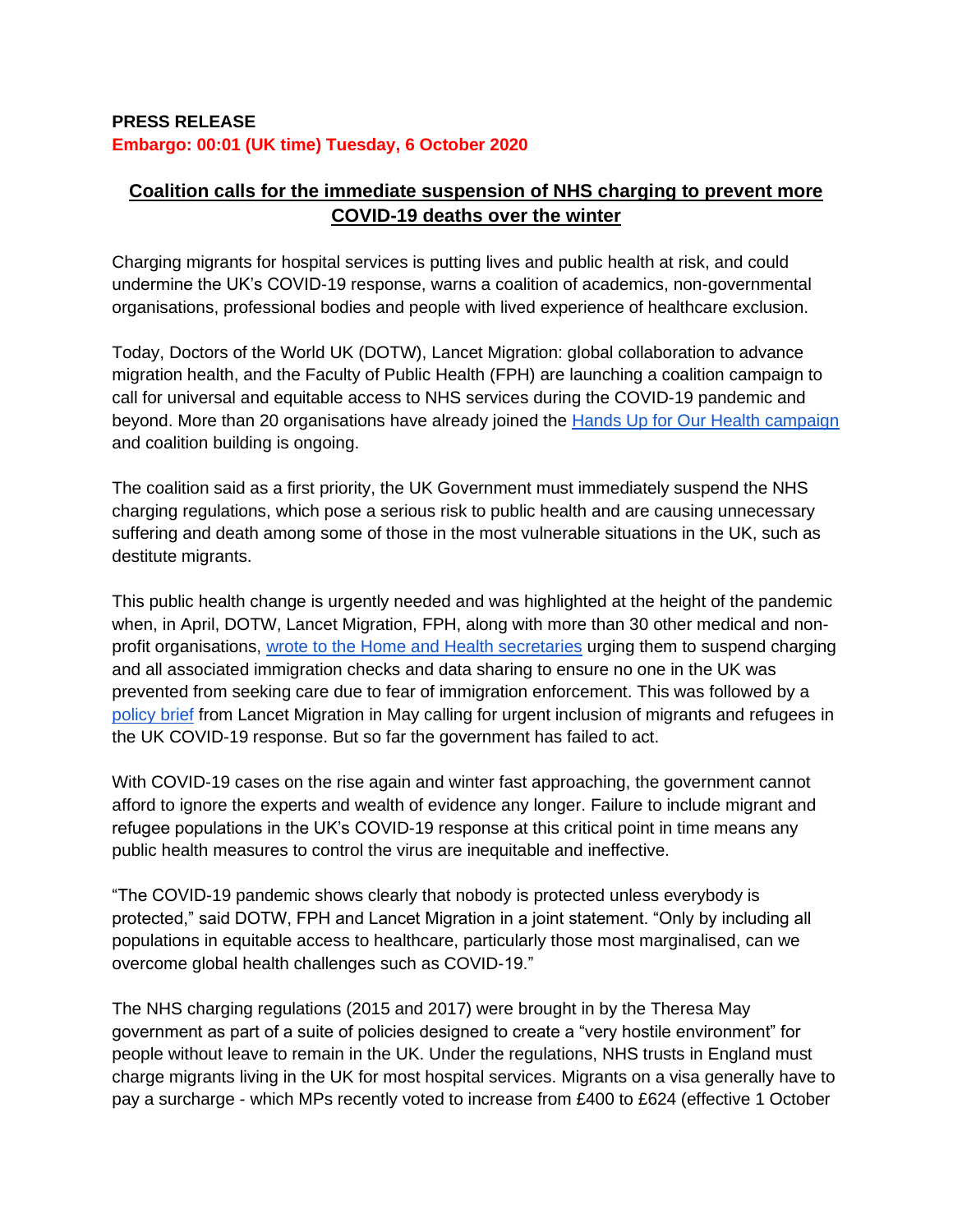2020) - while those without immigration status and asylum seekers with refused claims are charged an inflated 150 percent of the NHS tariff for their treatment.

As of 2017, NHS trusts must also withhold treatment until a patient has paid in full - unless their situation makes their situation "urgent" or "immediately necessary". However, urgent or immediately necessary treatment is often wrongly withheld because of the complexity of the charging rules. This has led to treatment being delayed or denied altogether, causing unnecessary suffering and, in some cases, death.

Charging mostly affects people in vulnerable circumstances, such as survivors of human trafficking, and the impact goes beyond secondary care. A [qualitative study carried out by](https://www.doctorsoftheworld.org.uk/wp-content/uploads/2020/07/covid19-brief-rna-report.pdf)  [DOTW in April](https://www.doctorsoftheworld.org.uk/wp-content/uploads/2020/07/covid19-brief-rna-report.pdf) found some excluded groups in England weren't coming forward to health services during the pandemic for fear of being charged or reported to the Home Office, despite an exemption for COVID-19 testing and treatment.

The Hands Up for Our Health coalition campaign calls for a united push for universal access to NHS services for everyone living in the UK, but particularly the most marginalised, with three key asks for central government:

- 1. To immediately suspend the NHS charging regulations, giving everyone the chance to see a doctor or nurse when they need to. This public health change is needed urgently as charging migrants for hospital services threatens the health of both individuals and the population as a whole during the COVID-19 pandemic and beyond.
- 2. To carry out research and an investigation into the impact of charging regulations on individual and public health, including during the first wave of the COVID-19 pandemic, and to invite coalition partners to take part in joint action to bring about long-term reform of the charging policy.
- 3. To commit to improving access to all NHS services for everyone living in the UK as part of the government's plan to "build back better". This should include developing policy alternatives to the existing regulations.

## **People with lived experience of the asylum system and healthcare exclusion:** *Kemi*

Kemi is a mother-of-four and refugee living in London. Originally from Nigeria, she has been in the UK for six years and was recently granted refugee status after a four-year wait. Kemi first came to Doctors of the World after being wrongly refused GP registration. She was diagnosed with depression and supported to register with a GP and get the care she needed. Kemi is one of DOTW's National Health Advisers, a steering group made up of people with lived experience of healthcare exclusion. She explains why she supports the Hands Up for our Health campaign:

"I have been in their shoes. I know how it feels when you can't access doctors, the damage it can do to people. If not for Doctors of the World, I now would be dead and leaving my four children alone… I want to be on this campaign to enable them [the government] to know how it feels, to let them know the impacts they're having if people don't access good health services.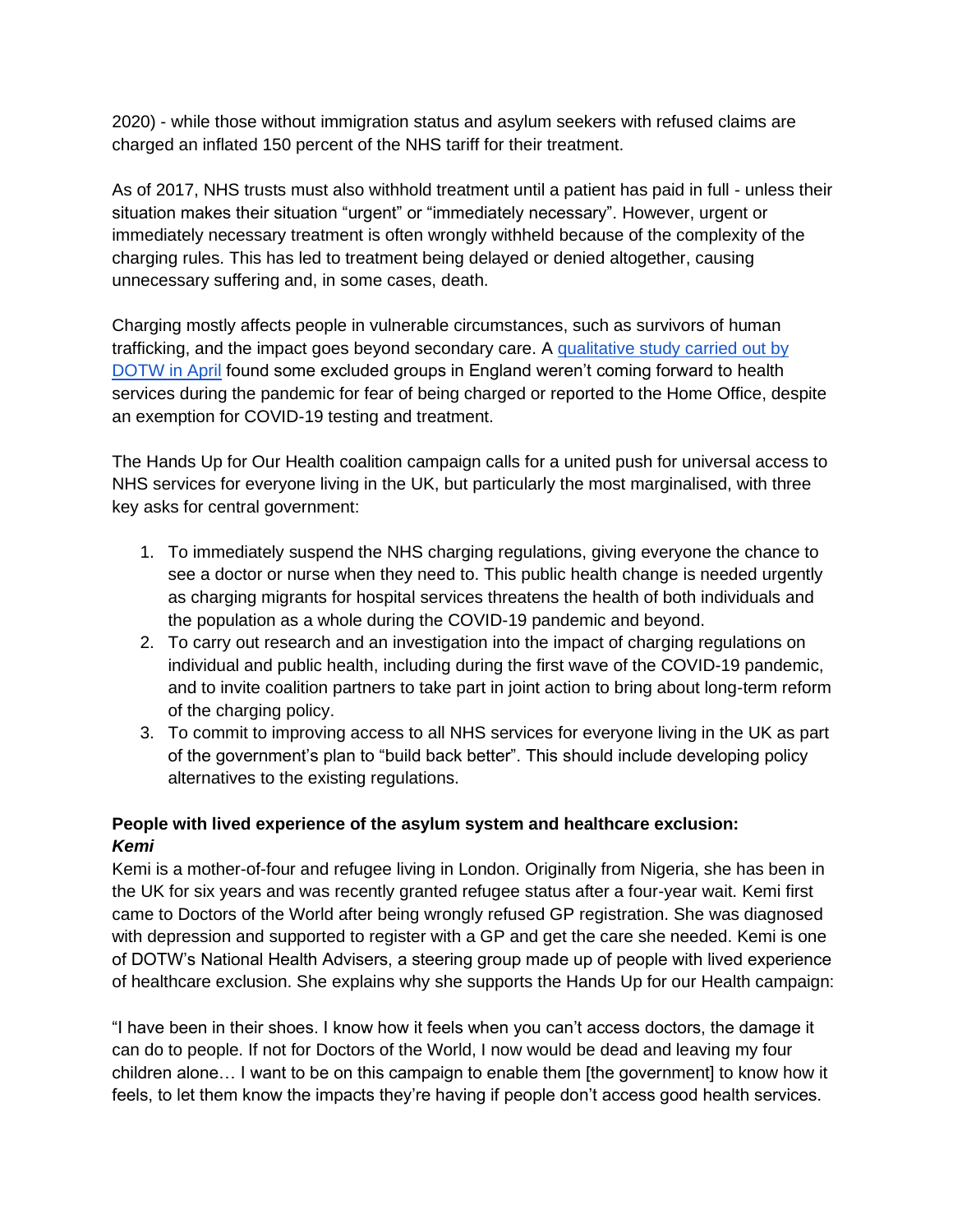And I want to join so they will know how to better the services for migrants and refugees… Not just refugees and migrants - I know of many people that don't know their rights when it comes to health issues. To make sure everything is improved for everybody, so everybody has access to good quality health services, that's why I've joined the campaign."

### *Adeola\**

Adeola is a mother, an asylum seeker and a survivor of human trafficking. Since arriving in the UK, she has struggled to access a GP, medication and mental health support, which has made it hard for her to manage her mental illness. Adeola was also wrongly sent a bill for hospital care after giving birth to her son, but was able to advocate for herself and defend the charges. She is one of DOTW's National Health Advisers, a steering group made up of people with lived experience of healthcare exclusion.

"We are currently in a pandemic and the government should be protecting everyone in this country, but people with no status or visa are not protected, even though we are here. This is discrimination and unsafe for everyone. Many frontline workers have worked hard to protect this country from COVID-19 and yet many of them cannot access support. BAME [Black, Asian and Minority Ethnic] communities are two to three times more likely to die from COVID-19. They have to work more, are exposed more [and] have to live in cramped conditions because they can't get any help from the government.

"Don't let people die in silence, don't let people die because they're scared of the immigration, the way the system is… We need this campaign to just help, to make things easier for asylum seekers, refugees and people that don't have documents, yet… Healthcare should be one of the most important things, to look after our health... It shouldn't be something you need to fight for."

#### *\*Name changed for privacy reasons.*

## **Doctors of the World UK Head of Policy and Advocacy, Anna Miller, said:**

"In our clinic we see patients too afraid to go to hospital in case they receive a bill they have no chance of ever being able to pay. Often these are people who are already living in very difficult circumstances, without a secure home or enough money to meet their basic food and clothing needs. As we head into winter, no one wants a situation where people can't get medical help when they need it or are forced to manage health conditions alone. We really need every person and every family to feel safe to go forward to NHS services - including COVID-19 testing services - without the risk of financial or legal consequences.

"Then there's the issue of misapplication of the charging regulations - the rules are so complex that they are often wrongly applied by NHS trusts, leading to urgent or immediately necessary treatment being withheld. In June 2018, DOTW launched its Hospital Access Project to help people get the hospital care they urgently need. Through this project we provide specialist casework support and legal advice to those denied NHS services as a result of the charging regulations. All our patients are in extremely vulnerable situations and include victims of gender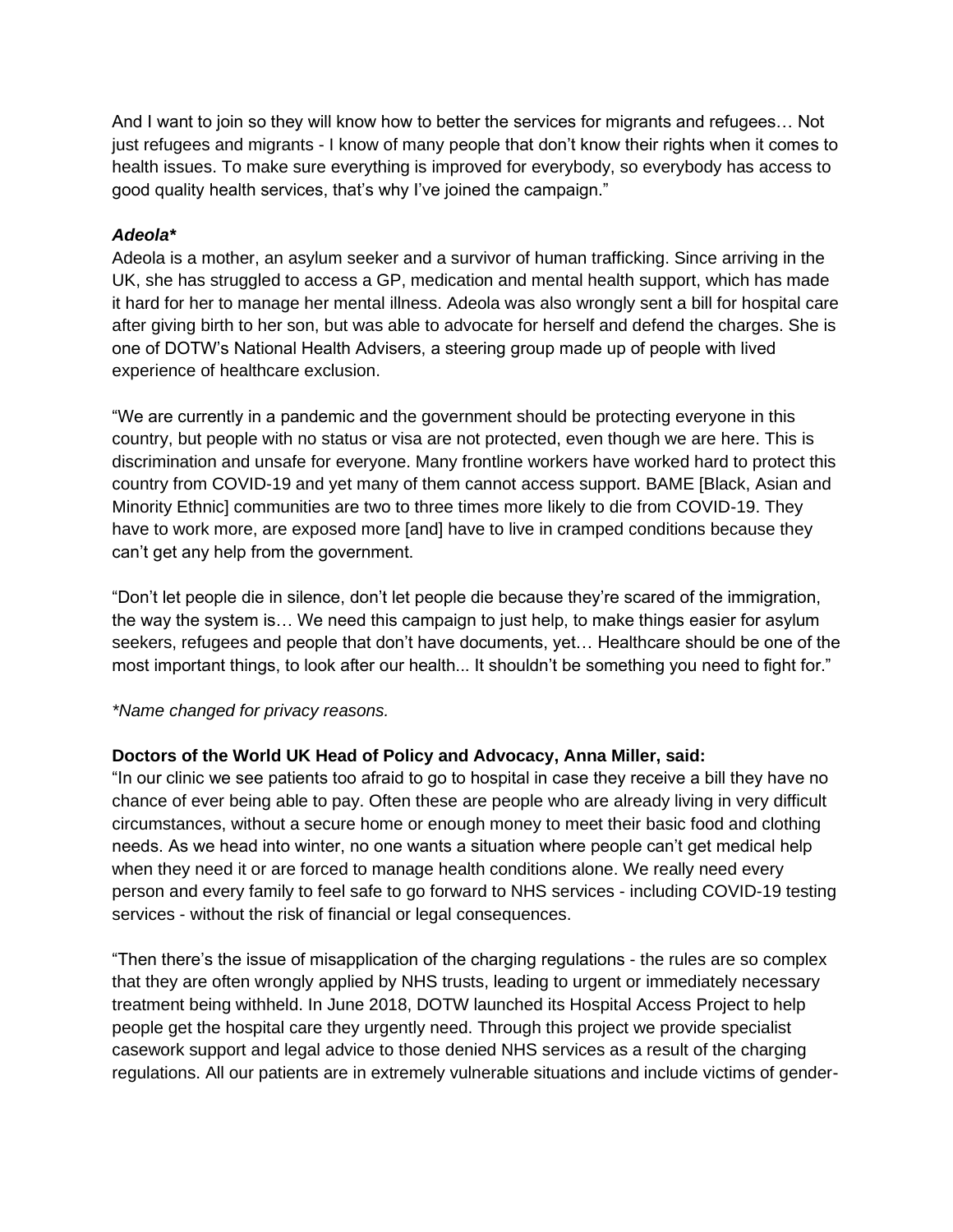based violence and torture, asylum seekers, destitute refused asylum seekers and migrant children. These are the victims of this harmful and highly unfair policy."

## **Faculty of Public Health President Professor Maggie Rae said:**

"FPH fully supports the call for the immediate suspension of NHS charging regulations during the COVID-19 pandemic. Preventing a vulnerable group of society from accessing healthcare during a global pandemic causes a clear threat to public health; not only do we risk the lives of those affected by these regulations, many of whom are already victims of terrible circumstance, but we risk the lives of those they come into contact with. It is well established that we need to work together to beat COVID-19, and only through protecting the health of all in society can we prevent the spread of the virus. Suspending NHS charging regulations for migrants and refugees is an important step to help prevent the spread of COVID-19 and save lives."

## **Dr Lucinda Hiam, NHS GP, DOTW Clinical Lead for UK Policy and Advocacy, and Programme Officer, Lancet Migration: global collaboration to advance migration health, said:**

"As a doctor, I see first-hand the impact the UK charging regulations have on patients: they cause distress, delays in treatment, and deter those in need from seeing a doctor or nurse when they need to. More than ever, it is essential that everyone in our communities is included in healthcare. The Hands Up for Our Health campaign builds on [Lancet Migration's UK brief,](https://1bec58c3-8dcb-46b0-bb2a-fd4addf0b29a.filesusr.com/ugd/188e74_620055fdbdaf445e9d7a26bb9073b563.pdf) which explained that COVID-19 can only be controlled if everyone, including migrants and refugees, is part of the response; and on the work of Lancet Migration to ensure [equitable access to](https://www.thelancet.com/commissions/migration-health)  [healthcare for all,](https://www.thelancet.com/commissions/migration-health) regardless of immigration status. The government must listen to the wide range of voices uniting to call for the charging regulations to be suspended as a matter of urgency."

## *The Lancet* **Executive Editor Jocalyn Clark said:**

**"***The Lancet* fully supports the coalition's call for immediate suspension of NHS charges that unfairly impact already vulnerable migrants and refugees in the UK. Without equitable and universal access to NHS care, we will fail to fully protect our communities in the face of rising rates of COVID-19. As the Chief Medical Officer for England, Professor Chris Whitty, has emphasised, this pandemic is a challenge shared by every member of society and its successful resolution will demand a collective response. No one must be excluded from access to healthcare during this emergency. Suspending NHS charges is a necessary and urgent part of our COVID-19 response."

**For more information, visit [handsupforourhealth.org.uk](https://www.handsupforourhealth.org.uk/) (link goes live on Tuesday).** 

**For general campaign inquiries or to arrange interviews with people with lived experience, including Kemi, please contact Kimberley Vlasic at [KVlasic@doctorsoftheworld.org.uk](mailto:KVlasic@doctorsoftheworld.org.uk) or 07491425808.** 

**To arrange interviews with coalition spokespeople please see press contacts below.**